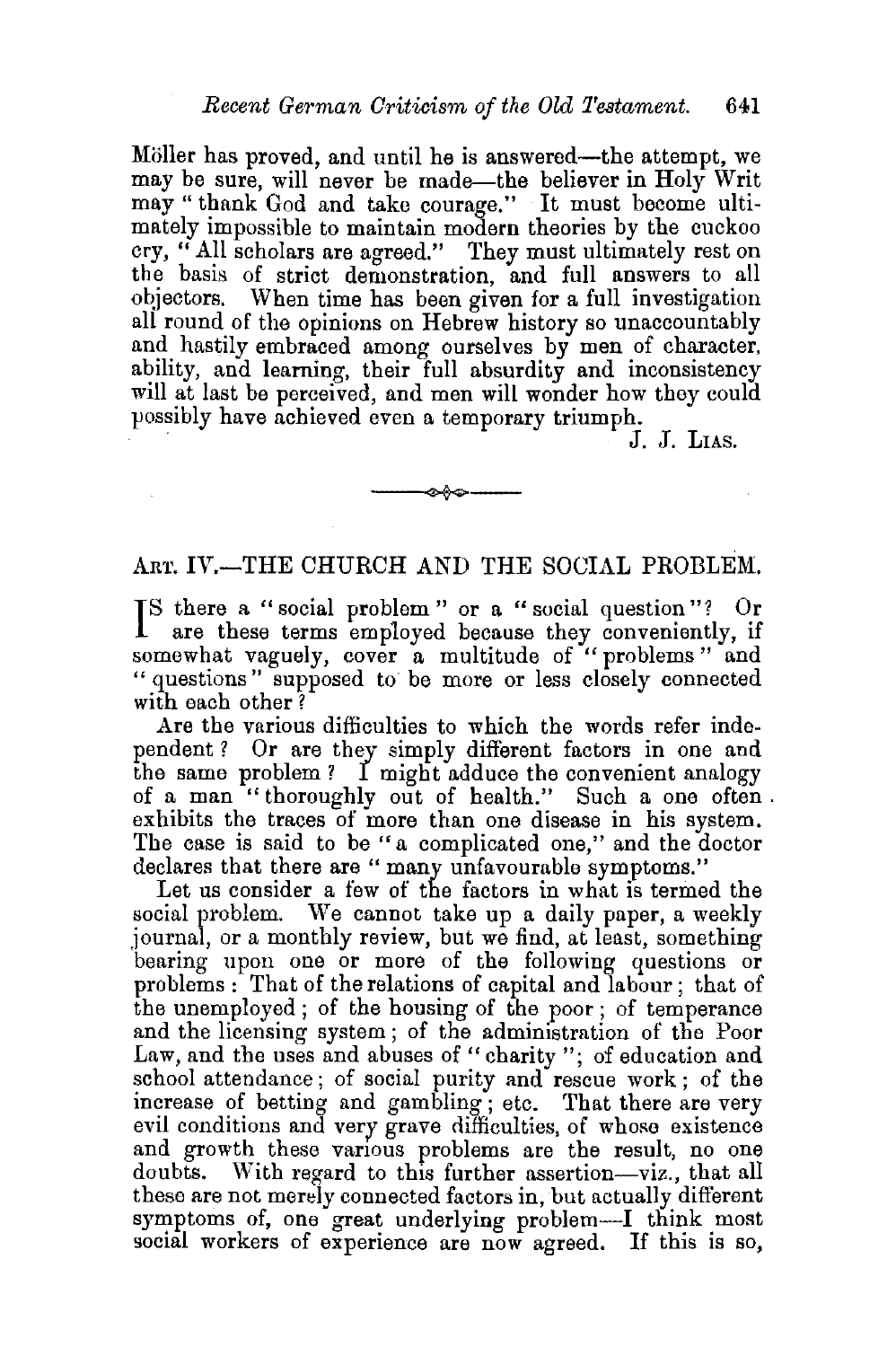then surely the first step towards the solution of these problems must be an effort to gain all the knowledge possible of the underlying conditions which are the primal causes of these various evils.

## I. THE CONDITIONS.

As all the problems I have mentioned refer more or less closelx, if not exclusively, to the "industrial" classes, I wish, in dealing with the social question, to confine my attention to them. The term "industrial classes " is sufficiently wide. I need not stay to define it. I may just remark that I am not dealing simply with the so-called "very poor," or with the "submerged," or the dwellers in the slums, but with the industrial classes "in their many grades" as a whole.

What are the "conditions"—I use the plural advisedly of the industrial classes to-day? Those who wish to discover these otherwise than by the method of personal investigation will find abundant literature on the subject. Books, pamphlets, and papers are available, which contain not only theories and ideas, but the most carefully collected and arranged statistics -often the results of years of personal investigation.

From such tables and statistics we may learn much, and every earnest social worker is glad of the opportunity of perusing them. From them we may learn about the financial conditions under which the industrial classes live, the trades or occupations they follow, the condition of their homes, how they spend their money and their leisure time ; we can discover to some extent the amount of intemperance, and the number of " charges " at the local police-courts. By comparison of different series of statistics we can form some conception of the "average" conditions.

But we have other means of information. Within recent years a considerable number of books containing "impressions " and " conclusions "--drawn from a long experience of work among the industrial classes-have been published. I work among the industrial classes—have been published. should like to draw particular attention to one such book for several reasons: (1) The writer seems to have had unusual opportunities for forming his judgments; (2) he writes with peculiar plainness and force, yet withal with much sympathy; (3) his judgments on the whole coincide, not only with my own (drawn from long experience among the same classes), but with those of a number of men-belonging to the industrial classes and working among those classes-to whom I have submitted them.

In "The Gospel and Social Questions" the Rev. A. Shepherd, who is now minister of one of the largest congregations in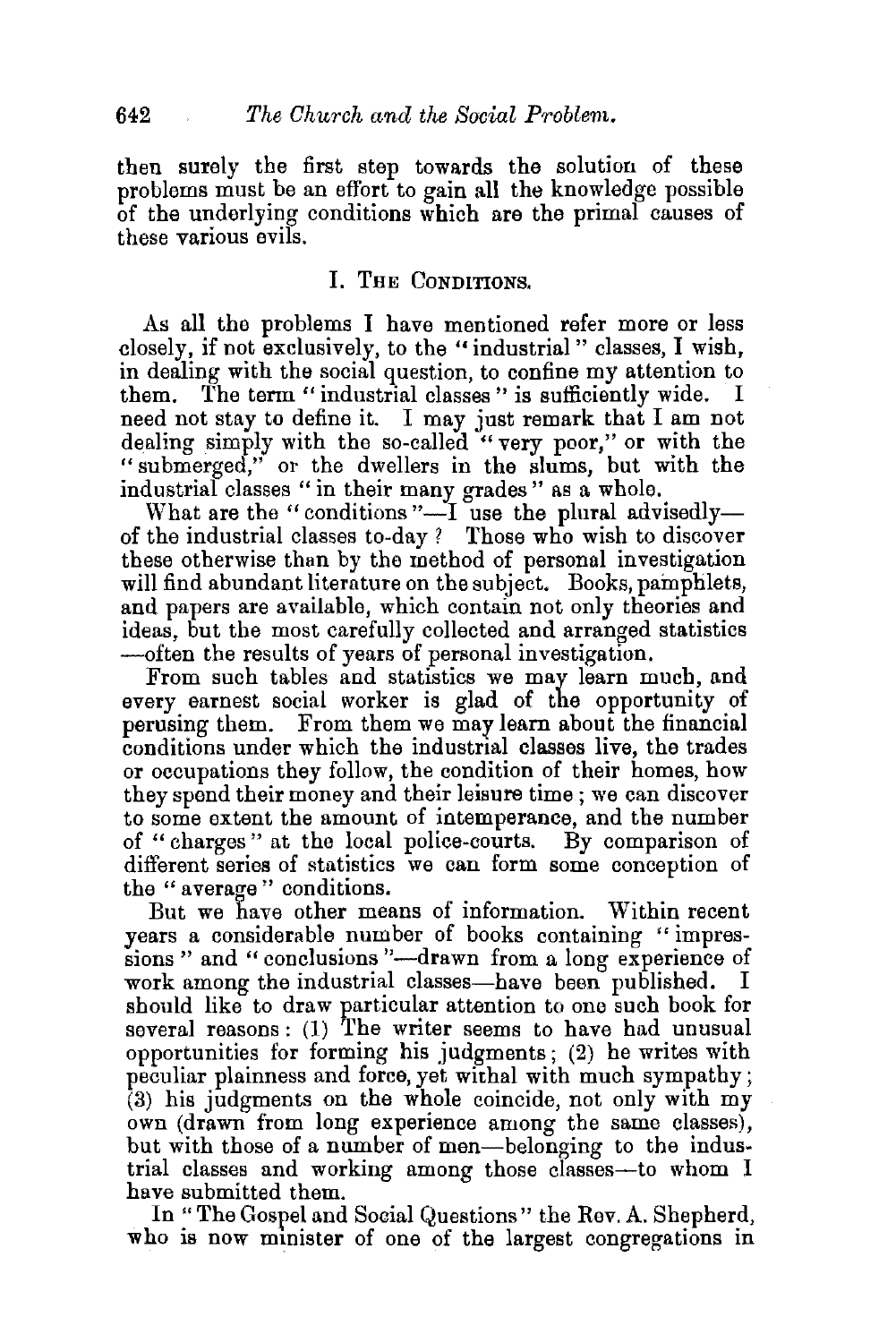Glasgow, tells us how in early life he worked for years in a Lancashire cotton-mill. "My experience," he says, "was gained, and grimly gained, as a 'common factory worker ' in one of the large industrial towns coterminous with the city of Manchester." Mr. Shepherd's view is briefly this: That the key to the conditions of the industrial classes to-day *lies not*  in any evil economic conditions to which these classes are  $subject, but in the character (speaking generally) of these$ *classes.* And the saddest part of his testimony consists in the conviction that this character is actually *deteriorating*.

The following judgments may seem stern, but from my own experience of five-and-twenty years' work among the wageearners of Yorkshire, Lancashire, and the Midlands, I believe that the witness here given is true :

1. "There is nothing I find it harder to keep and cultivate than the charity which hopeth all things, when I see, as I am obliged to see, on every side how ready, and even eager, our democracy are to accept any social and economic conditions so that they have drink and sport and animal indulgence in more or less abundance"  $(p, 17)$ .

2. " The huge breakdown to-day . . • is the failure of the masses to rise to their opportunities-a failure for which, not Churches, not economics, but they themselves, are responsible. Surely we have a right to look for some evidence of character, some assertion of will, some display of self-respect ! They are men, and not children."

3. " When I think of what the industrial classes might be by the help of God and themselves as compared with what they are, I know what St. Paul meant when he said of his brethren and kinsmen: 'I have great heaviness and continual sorrow in my heart.' . . . Thoughtlessness and indifference far surpass economic wrongs in the production of bad social conditions. . . . I believe that the working classes are fatally neglecting opportunities they never had before, and may not soon have again. The drug of a little temporary prosperity has been administered to them, and while they sleep the tares of reaction are being sown to an extent they little realize " (pp. 45, 46).

So far of the actual conditions of the present. Now with respect to the charge (suggested by the last words of the last quotation), viz., that these conditions are not only bad, but are actually growing worse. Here, again, Mr. Shepherd speaks very sorrowfully :

1. "Few things impress me more than the change which has come over the working classes during the last quarter of a century in their estimate of the chances and possibilities of their lives. With some notable exceptions, they appear to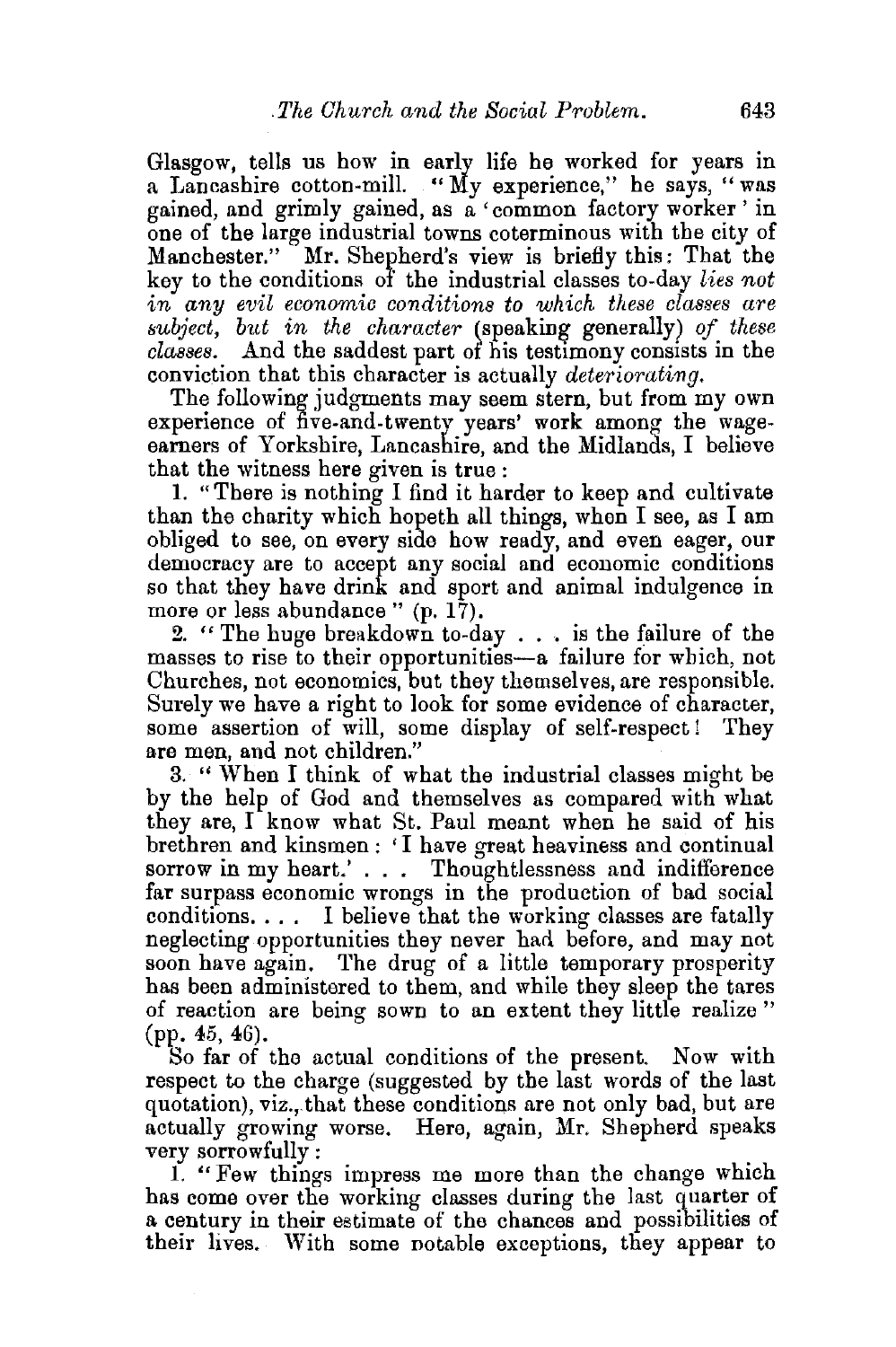have ceased to believe in these possibilities, or they are content to let them go by default " (p. 27).

2. "Individual responsibility has passed away, leaving behind it nothing which can inspire men to do and dare for the conditions which make life better worth living"  $(p. 29)$ .

3. " The very serious consideration which the Churches, as trustees of the moral and religious life of the nation, have now to confront is the undeniable fact that a spirit of weariness with the present and of hopelessness about the future has taken hold of the masses as probably never before in the history of Christianity" (p. 87).

The following question may here very naturally be asked, Are there any signs which justify us for looking for a turn in this tide of evil, in hoping for better things in the future?

To answer this question, we naturally consider the attitude and spirit of the rising generation-I mean the young men of the industrial classes. What may we hope from them? Un-What may we hope from them? Unfortunately, I fear, very little indeed. And here I may say Mr. Shepherd's view again coincides almost exactly with my own. His opinion is evidently that, in a picture generally dark, we have here the darkest part of alL. If any worker of experience among the poor is inclined to doubt this, let him ask himself the question: " How many young men do I know who take a really *intelligent* interest in any of the great political, social, or religious questions of the day *1"* Or even, "How many do I know who are making any strenuous effort for their own betterment, or for that of the class to which they belong?"

Before quoting Mr. Shepherd's opinions, I would venture to assert that those of us who can look back, say, thirty years, must remember a time when mechanics' institutes and mutual improvement societies were much more popular than they are to-day. And it is not as if any other institutions had come into existence to supply their place. Few institutions within reach of an enormous artisan population have done more to offer at least the rudiments of a liberal education than the evening classes at Owens College, Manchester ; but the numbers attending those classes to-day are little more than a third of what they were five-and-twenty years ago. "But what of technical classes and continuation schools," I shall be asked; "are not these numerously attended?" "Yes," I would reply; " but the majority of the pupils in these schools do not actually belong to the artisan classes ; and of those who do attend the schools, more attend them for the sake of the pecuniary advantages which a knowledge of certain subjects, such as shorthand and book-keeping, gives, than from any desire to improve or enlarge their minds.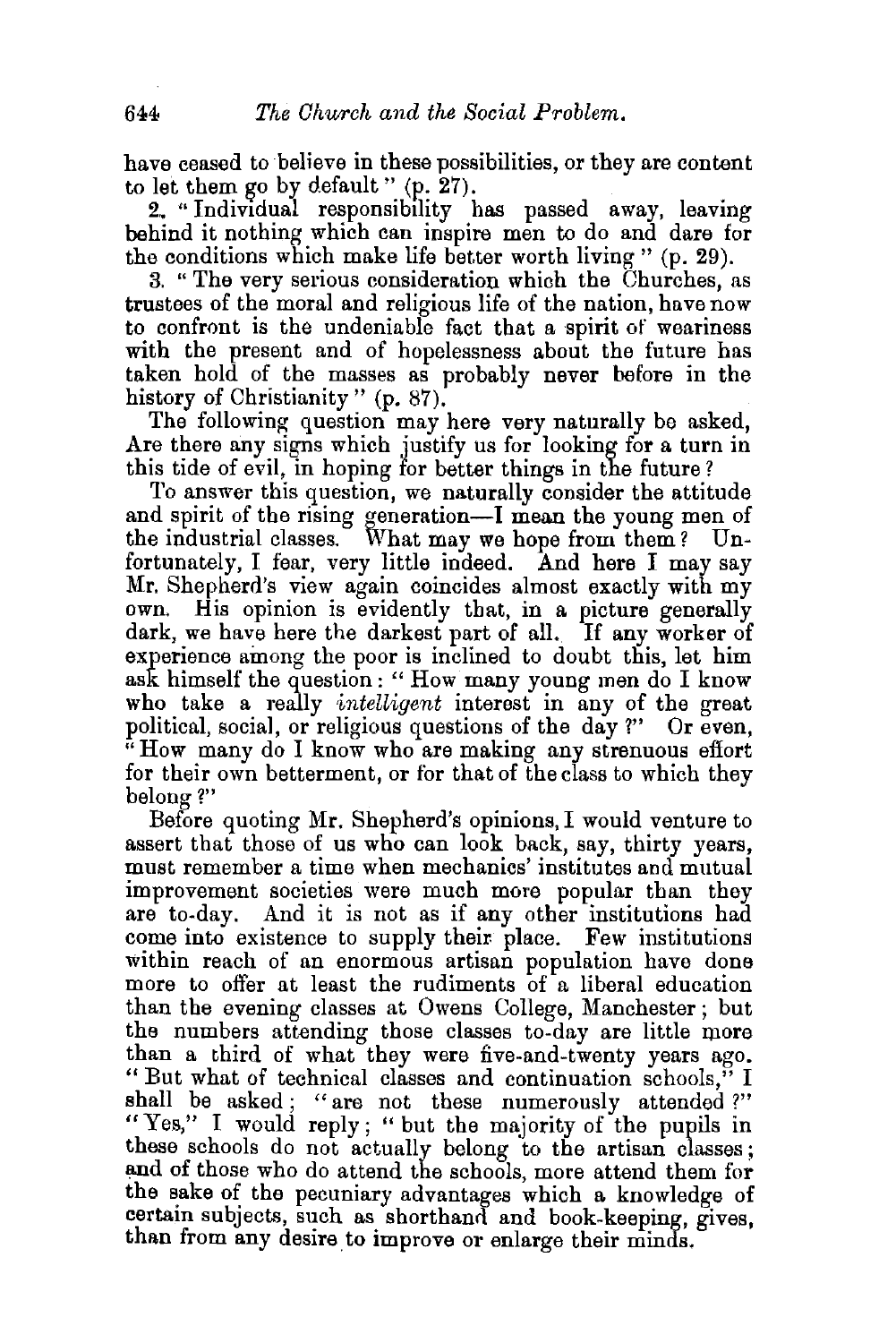I would now quote some of Mr. Shepherd's opinions upon the young men of the industrial classes to-day :

"  $\overline{\mathrm{I}}$  am made angry, and I do well to be angry, with our young men, who should be the hope, and are become all but the despair, of our democratic aspirations and ideals. . . . It used to be held that the ideas which were striving in democracy-the ideas which constitute its highest justification -are the ideas which lie at the heart of religion : that God is no respecter of persons; that every man should have the opportunity to make the best of himself; that men should be honoured for what they are rather than for what they have: that we are our brother's keeper. What hold have these ideas upon our modern, and especially upon the young, democracy? If you reckon off a comparatively few exceptions, in what do you find the young artisan interest himself, beyond pursuits that have often the same relation to his moral health and economic advantage that fever germs have to his physical health?... Our hope should be in the younger men. But what shall we say of a democracy that has ceased to read? What shall we hope from young men who are as ignorant as babies about the political and social questions that so vitally affect the welfare of their order?  $\ldots$  What shall we hope from young men with whom the drink club takes the place of the lecture-room, the bookmaker the place of the teacher, and the sporting newspaper the place of· a useful book ?"

If, then, such are the "conditions" of the industrial classes, as a whole, at the present time, we must surely ask, What power or what influence is available to improve these conditions? And if, as I firmly believe, the evils from which these classes are suffering are *moral* rather than economical-that is, are connected with character rather than with environment or circumstances-we naturally turn for help to the greatest of all powers for the improvement of character-viz., to religion, or, rather, to Christianity. What help, then, may be expected from organized Christian effort, as we see it active in the midst of the industrial classes to-day'?

I would not yet ask this common question, viz., '' What help may we expect from 'the Churches ' in the solution of our present difficulties, or in the improvement of the conditions of the industrial classes?" because there are other questions which must first be asked and answered. I much dislike the term "the Churches," but the expression is convenient, and is now so common in the current literature of the day that I will use it as there generally employed—*i.e.*, to indicate the various religious bodies or organizations. Also, where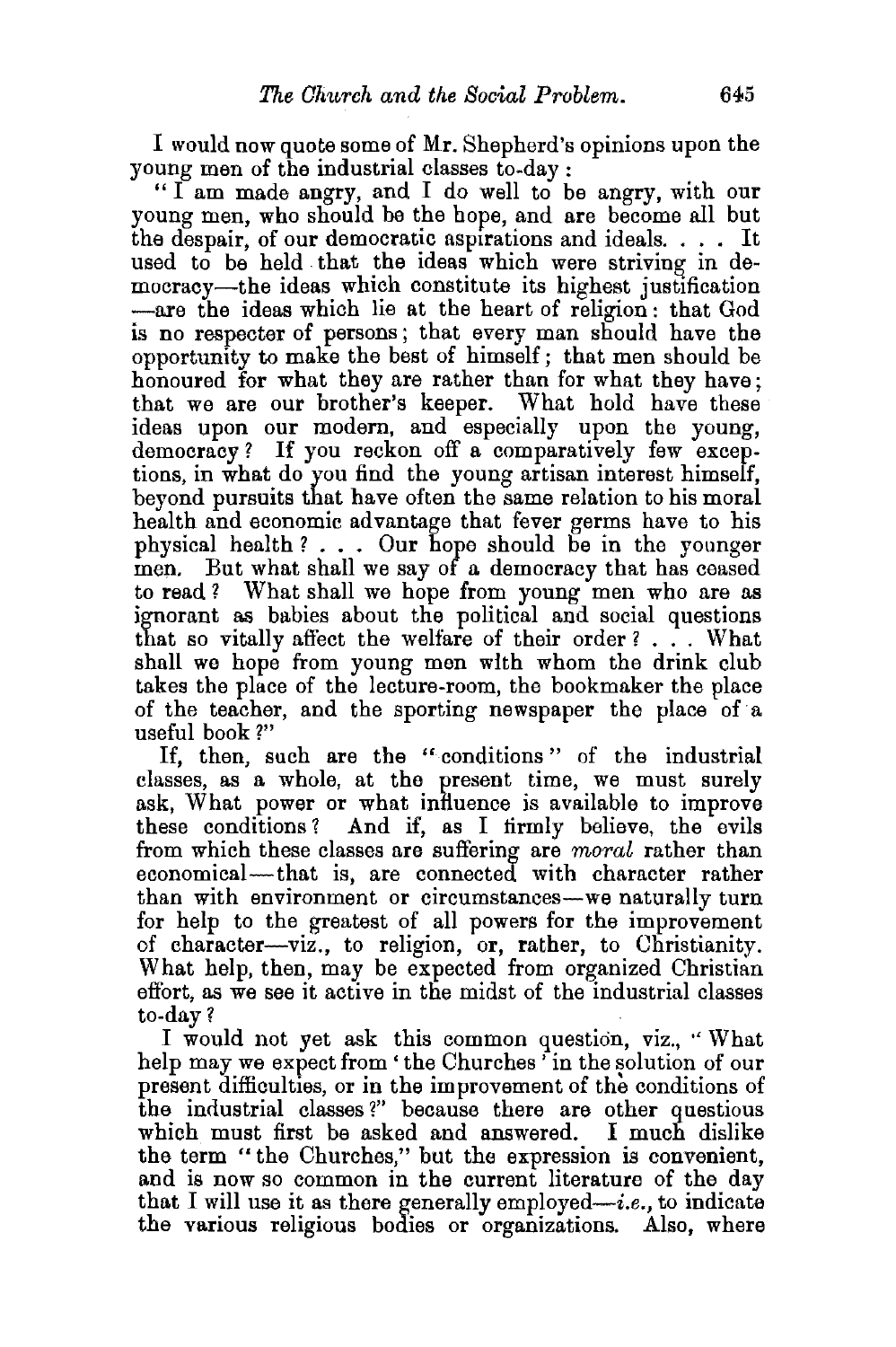in this connection I speak of " the indnstrial classes," I refer to men and women rather than to children.

Now, the hope and the possibility of influencing men and women depend very largely on their readiness to be influenced -in other words, upon their attitude towards those who are trying to influence them.

Upon the present attitude of the industrial classes generally towards religion there can be little room for dispute. If we describe that attitude as one of *indifference* we shall most correctly explain it. Except here and there, among very limited sections, we find little hostility to religion.

The questions (1) as to how far this indifference is the fault of "the Churches," and (2) as to what steps they might take to overcome it, I would defer. At present I prefer to deal with things as they are, and accept the fact that the proportion of working men in the towns who regularly attend any place of worship is lamentably small, and that even the proportion of working women is far from what it should be.

And how does the Church of England compare with other Churches? "Not at all favourably," seems to be the only answer possible. Besides appealing to personal experience, I would call attention to the following available evidence : The recent investigations into the attendance at places of worship in the various London boroughs seem to reveal that the attendance of men (especially in the industrial districts) at Anglican services is far less in proportion to the attendance of women than among either Roman Catholics or Nonconformists. Another most unsatisfactory feature in these returns is the very small number of adults-and, again, especially of menwho attend Church of England "missions," which, we may presume, are intended primarily to reach the poor. From these returns one would certainly conclude that this mission work is a very weak factor in the organization of the English Church at the present time.

But the returns of the religious census in London are not the only recent figures available. In " Povertv: a Study of Town Life," Mr. Rowntree gives the results of a similar religious census in York, surely a place where we might expect the Church of England to be exceptionally strong. In York, for the sake of greater correctness, the census was taken on two consecutive Sundays. It was there found that, of the total attendances at all places of worship on both Sundays, 14 per cent. were made at Roman Catholic services ; 43 per cent. at Church of England services; 38 per cent. at Nonconformist services ; 5 per cent. at Salvation Army and mission services.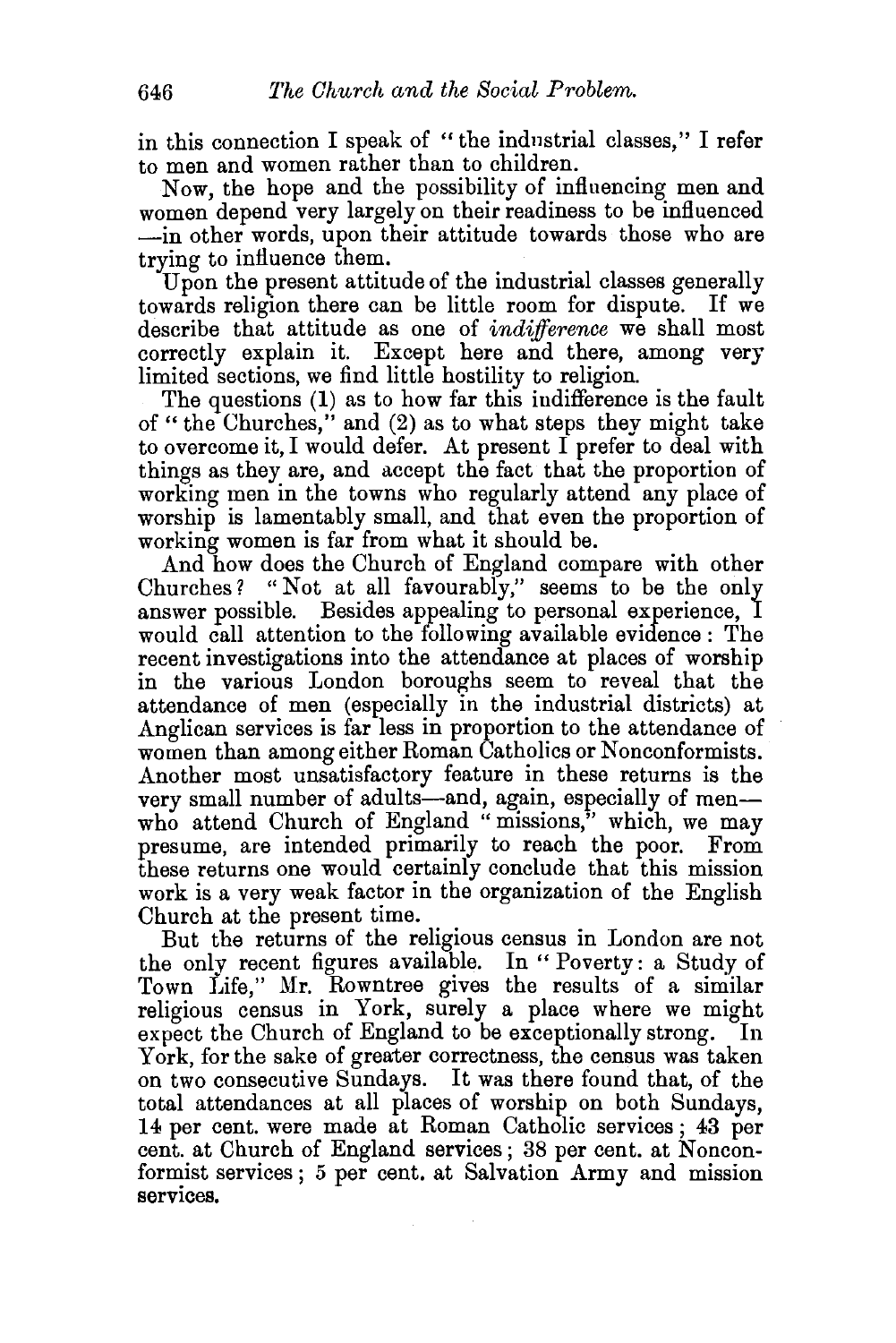Mr. Rowntree also divided the men from the women, with the following percentage results:

|                                     |                |                     | Men. | Women. |
|-------------------------------------|----------------|---------------------|------|--------|
| Roman Catholic                      |                | $\hat{\phantom{a}}$ | 41   | 59     |
| Church of England<br>$\blacksquare$ | ٠              |                     | 35   | 65     |
| Nonconformist -                     | $\blacksquare$ | ۰                   | 49   | 51     |
| Salvation Army and missions         |                |                     | 46   | 54     |

As far as the attendance of *men* is concerned, these figures must be pronounced as most unsatisfactory for the English Church.1

The following questions seem to be forced upon us:

1. Wherefore this indifference of the masses of the people to Christian influences 1

2. Wherefore the failure of "the Churches," and of the Church of England in particular, to gain an influence over the masses, and especially over the working men ?

The fault cannot lie in Christianity itself. In other words, it is not due to any essential weakness or want of adaptibility in Christianity, which during eighteen hundred years, where intelligently expounded and where honestly tried, has proved itself to be infinitely the greatest of all beneficent social powers.

"Where intelligently expounded." These words suggest the importance of a clear conception of what we may term the social principles of Christianity. These are the social principles of Christ, gathered from His teaching as recorded in the Gospels. A brief examination of these shall form the second division of my subject.

## II. THE SociAL TEACHING OF CHRIST.

Fortunately, here, again, there is no lack of useful help in the way of thoughtful books. I will content myself with drawing more particular attention to one-viz., "Jesus Christ and the Social Question," by Professor Peabody, of Harvard University.<sup>2</sup> The sub-title of this book, "An Examination of the Teaching of Jesus in Relation to some of the Problems of Modern Life," explains both its scope and its method. Then, the titles of the various chapters are not only a further indication of the contents, but they are most suggestive as to useful lines for personal study. Some of these are: "The Comprehensiveness of the Teaching of Jesus"; "The Social Principles of

<sup>&</sup>lt;sup>1</sup> In the still more recent Church census at Lincoln, the percentage of men among the Methodists was 48, against 41 in the Church of England.

<sup>2</sup>From the many authorities cited in Professor Peabody's footnotes, a very complete bibliography-including foreign as well as English and American works-upon the,subject may be constructed *(vide* pp. 69-71).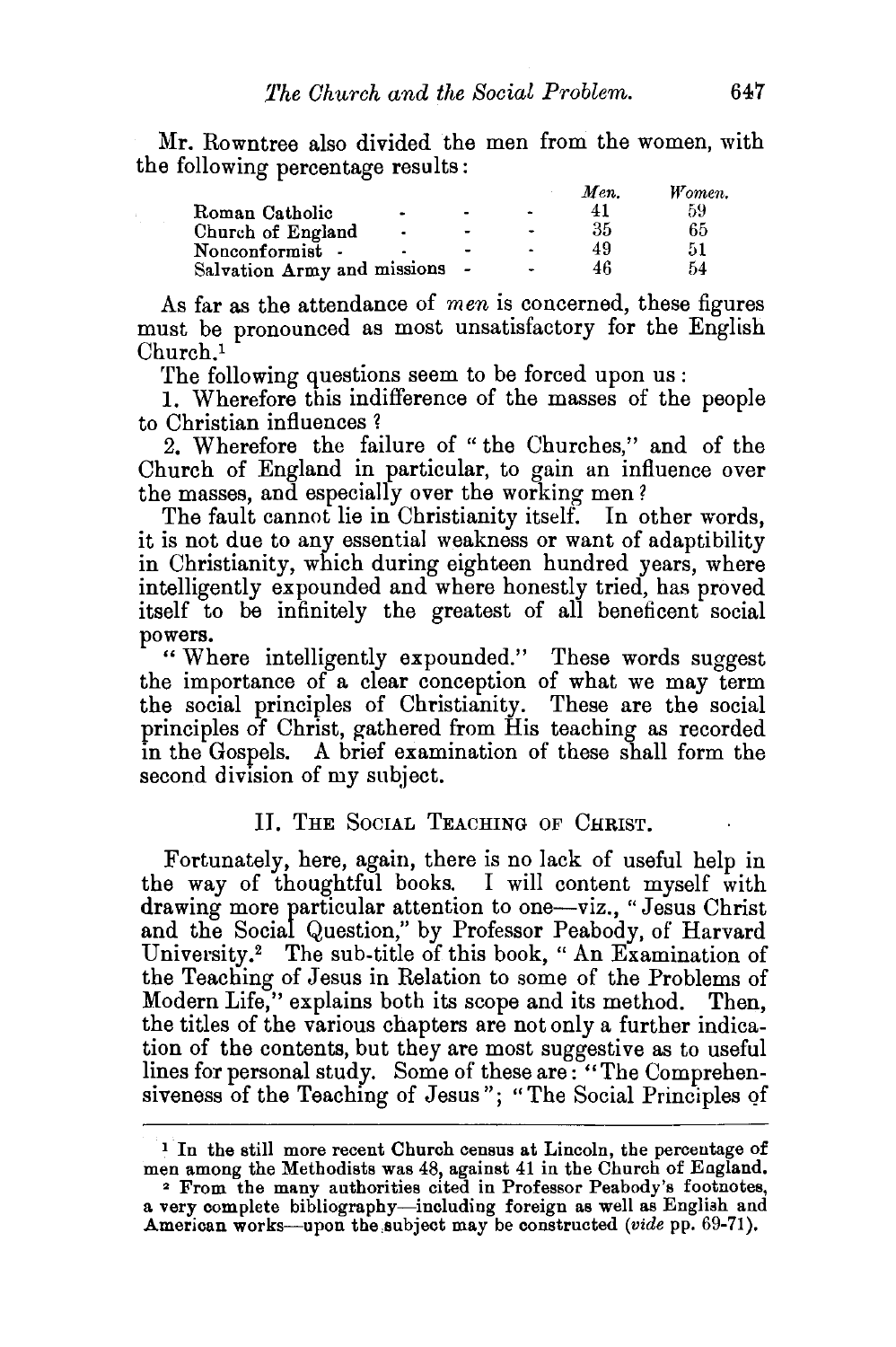the Teaching of Jesus"; "The Teaching of Jesus concerning the Care of the Poor"; "The Teaching of Jesus concerning the Industrial Order."

Like so many others of the best modern teachers on the subject, Professor Peabody is not only convinced that the social question is at bottom an ethical question, but he believes that the growing acceptance of this conviction is " a sign of promise." "It is its ethical quality which gives to the social question of the present day its commanding interest for generous minds. . . . Through these channels of activity [those of social service] the moral life of the time finds its natural outlet. It is a great source of happiness to be associated with people who are trying, however imperfectly, to make a better world."

To turn to the definite subject of the book. Professor Peabody regards with much hopefulness the present tendency to turn towards "the task of interpreting and perpetuating the teaching of Jesus Christ. . . . The modern spirit inquires, What would Jesus say?... These principles [of following Christ, and of trying " to direct one's own soul and the life of the world" along paths which He commended] are not to the modern Christian incidental to the Christian life, but are the essence of it." He also points out that the social movement has reached a point of peculiar reverence for the person of Jesus.

The first special feature in our Lord's teaching to which he calls particular attention is its *adaptability.* 

" This extraordinary capacity for new adaptations, this quality of comprehensiveness, in the teaching of Jesus, which so many evidences of the past illustrate, prepares us in our turn for its fresh applicability to the question which most concerns the present age. As it has happened a thousand times before, so it is likely to happen again, that the Gospel, examined afresh with a new problem in mind, will seem again to have been written in large part to meet the demands of the new age" (p. 73).

Passing then to an examination of the teaching itself, Professor Peabody shows how eminently our Lord "lived in a world of social intimacies, problems, and companionships "; how "He was familiar with the most various social typesfishermen and Pharisees, tax-gatherers and beggars, Jews and Romans, saints and sinners. Almost every social question known to His age was in some form brought before Him ... *e.g.,* the integrity of the family, the relations of rich and poor, the responsibilities of the prosperous." At the same time Professor Peabody is careful to point out that our Lord did not come primarily as a "social reformer." The social teaching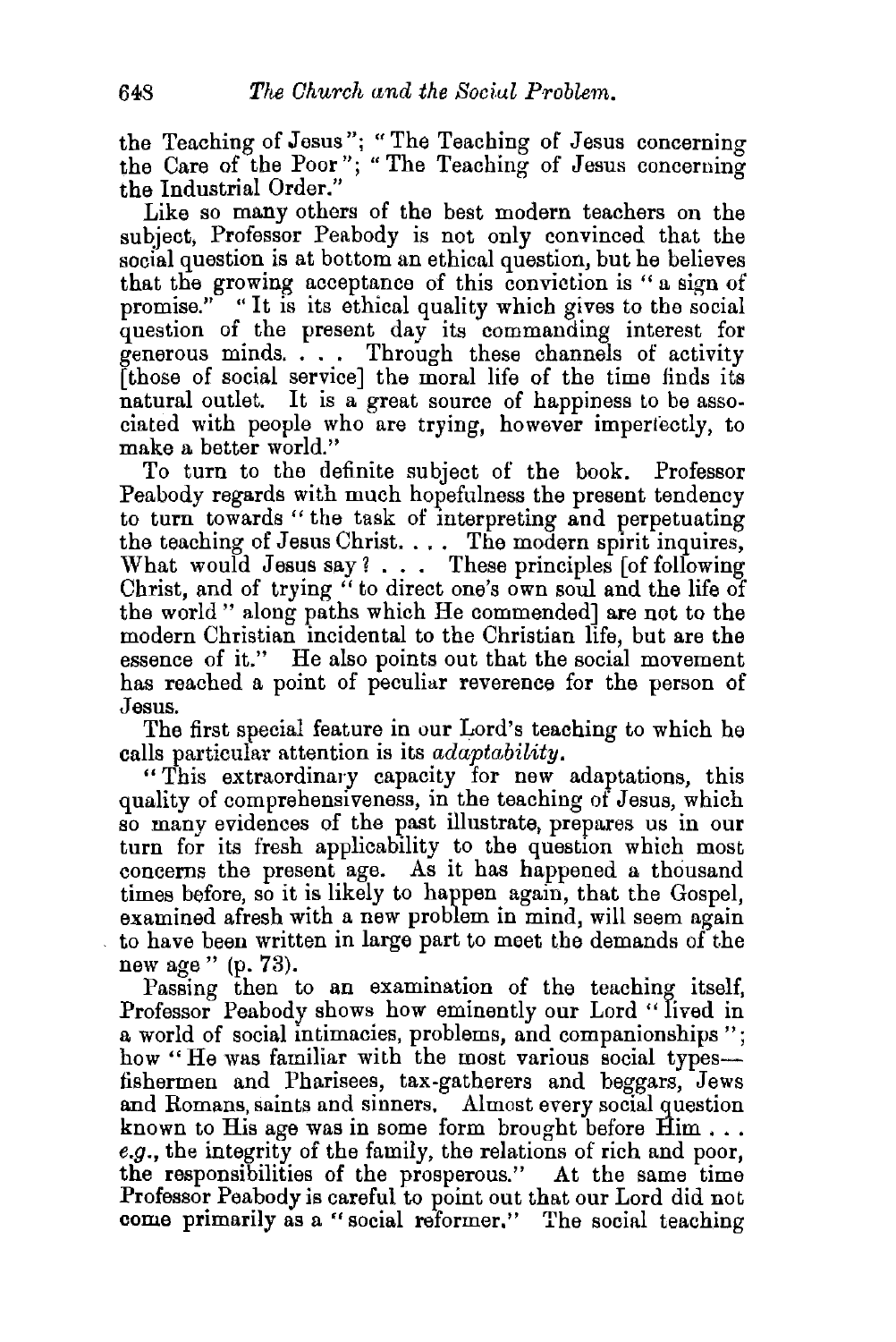of Jesus rather "came about as He fulfilled His mission," than was " the end towards which His mission was directed."

Here Professor Peabody insists upon a most necessary caution in interpreting the teaching of our Lord. "To interpret the teaching of Jesus, there is needed more than willingness of heart. The study of the Gospels calls for commonsense. . . . The very essence of the interpretation of the teaching lies in the discernment, through the medium of detached utterances, of the general habit of mind of the Teacher. Jesus Himself repeatedly intimated that He required this thoughtfulness in His disciples" (p. 81).

Professor Peabody then passes on to consider the difficult questions which surround the phrase "the kingdom of God," or "the kingdom of heaven," in which he believes that "the social ideal which presents itself continuously and vividly to the mind of Jesus is summed up." In the interpretation of this phrase he again lays stress on the necessity for careful study of the social conditions of the time. For the expression was evidently used as one with which the people as well as the disciples were familiar. I must not stay to examine Professor Peabody's own treatment of the subject; but of this conclusion-upon which he lays stress-we may feel sure, "that whatever the expression describes, it implies a condition in which character rules supreme."

I can hardly conceive a more useful exercise for those who wish to be helpful in social teaching than a careful study of the whole 'of this chapter-upon "The Social Principles of Jesus." Even an outline of its contents would take far more space than can. be afforded me. A few of the conclusions, however, may be given :

"The social teaching of Jesus is this-that the social order is not a product of mechanism, but of personality, and that personality only fulfils itself in the social order ... the individual is the point of departure; but he finds his own self-realization only in the service of the social world. . . . Shall we say that Jesus was an individualist, or shall we say that, in any sense of the word, He was a socialist ? Was His mind directed towards personal education or towards social Teform ? His method admits of no such antagonism between spiritual life and the social good. The one is His means, the other His end. Love has its watch word, ' for their sakes '; and character has its command, 'sanctify thyself'; and the Christian social law is fulfilled in the whole saying of Jesus, • for their sakes I sanctify Myself'" (pp. 102-104).

The whole chapter suggests a crying need at the present time: that those who are called to be witnesses for our Lord -whether as preachers, teachers, or workers among the poor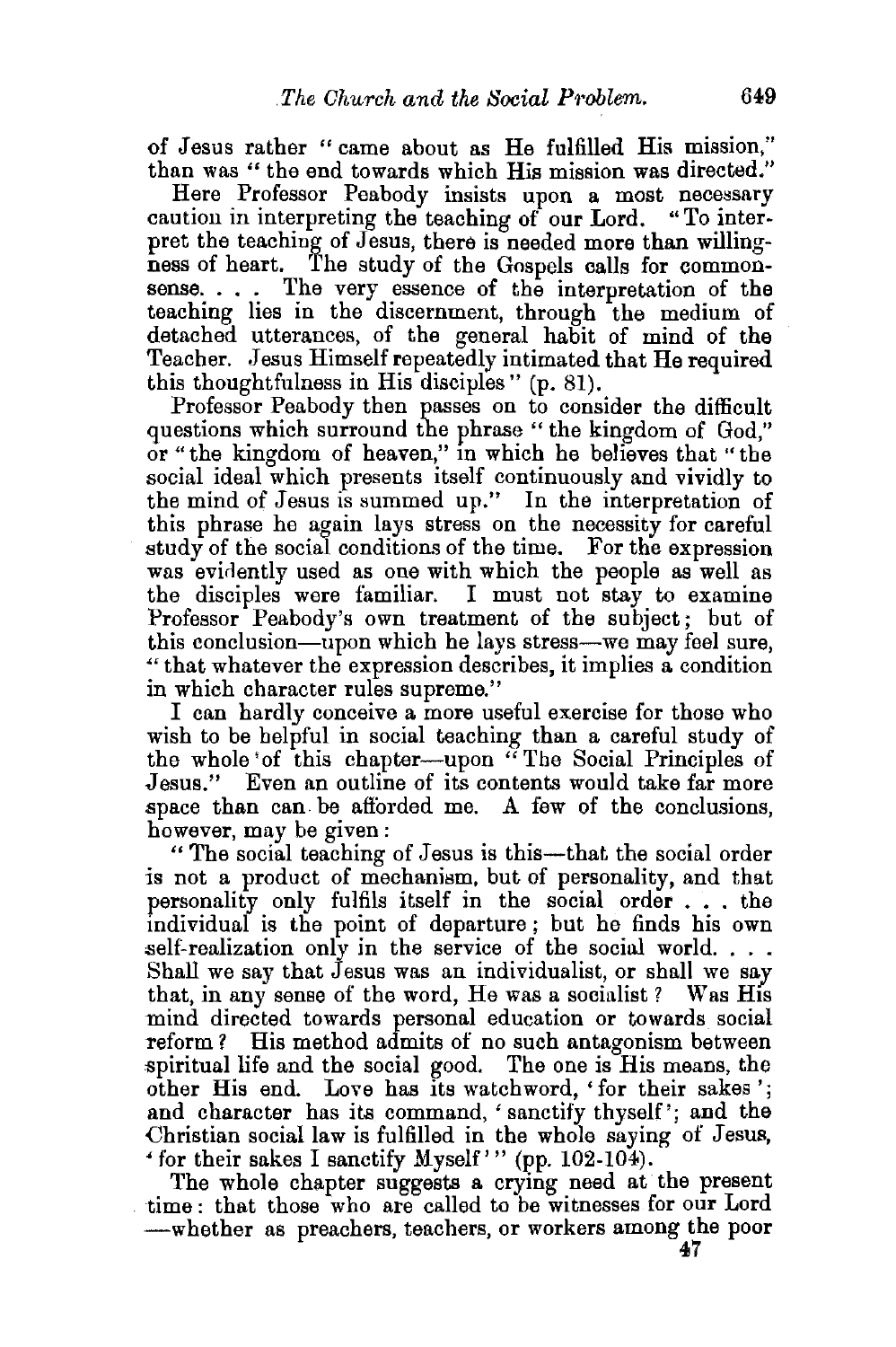-should make a far more systematic, a far more careful and thorough, study both of the teaching of Jesus in itself and of the social conditions amid which He taught, than they usually do. Think what the following condition demands, "to receive the teaching of Jesus in the light of the special circumstances and suggestions which prompted it, and to dednce therefrom the general principles which this teaching represents"  $(p. 82)$ .

We must remember that one characteristic feature of our Lord's teaching is its " occasionalism." Though our Lord's utterances or decisions often consist of general principles, yet these were called forth by the definite needs and conditions of definite individuals. If we wish to understand and to appreciate the wisdom of any philanthropist's judgments, we have no right to isolate those judgments from the circumstances under which they were delivered. It is this condition which makes a study of the social environment and social atmosphere in which our Lord taught of such supreme importance for a full appreciation of His teaching.

To take a parallel case from our own time. For good or for evil, the Poor Law is a factor in our social environment. The wise philanthropist knows its general effects, and in his dealing with the poor he does not ignore its existence. So dealing with the poor he does not ignore its existence. we must, as far as possible, take account of the various forces at work in the social environment of our Lord. But how many of those who take upon themselves to expound His principles have paid any heed whatever to the conditions amid which those principles were enunciated?

One great lesson from our Lord's teaching, and a lesson of the widest possible application, we must never forget. He deals with  $men$  rather than with their circumstances. He deals with *men* rather than with their circumstances. prefers to try and influence *character* rather than to attempt to revolutionize the conditions of society. "Interior inspiration, the quickening of individuals, the force of personality, are the means He chooses to employ." How different is this from the methods most in favour to-day! As Professor Peabody says : " We are much more apt to trace the evils of society to unfavourable environment, to imperfect legislation, or to the competitions of industry .... No tendency in modern life is more destructive to social progress than the tendency to weaken the sense of personal responsibility for social imperfection, and to fix the blame on unpropitious circumstances. . . . The problem of charity will remain an everincreasing problem of relief and alms, unless there is included within the problem of relief the stirring of individual capacity to do without relief, and to enlarge the range of initiative and self-respect.  $\ldots$  To whatever phase of the social question we turn, we observe within the sphere of social arrangements